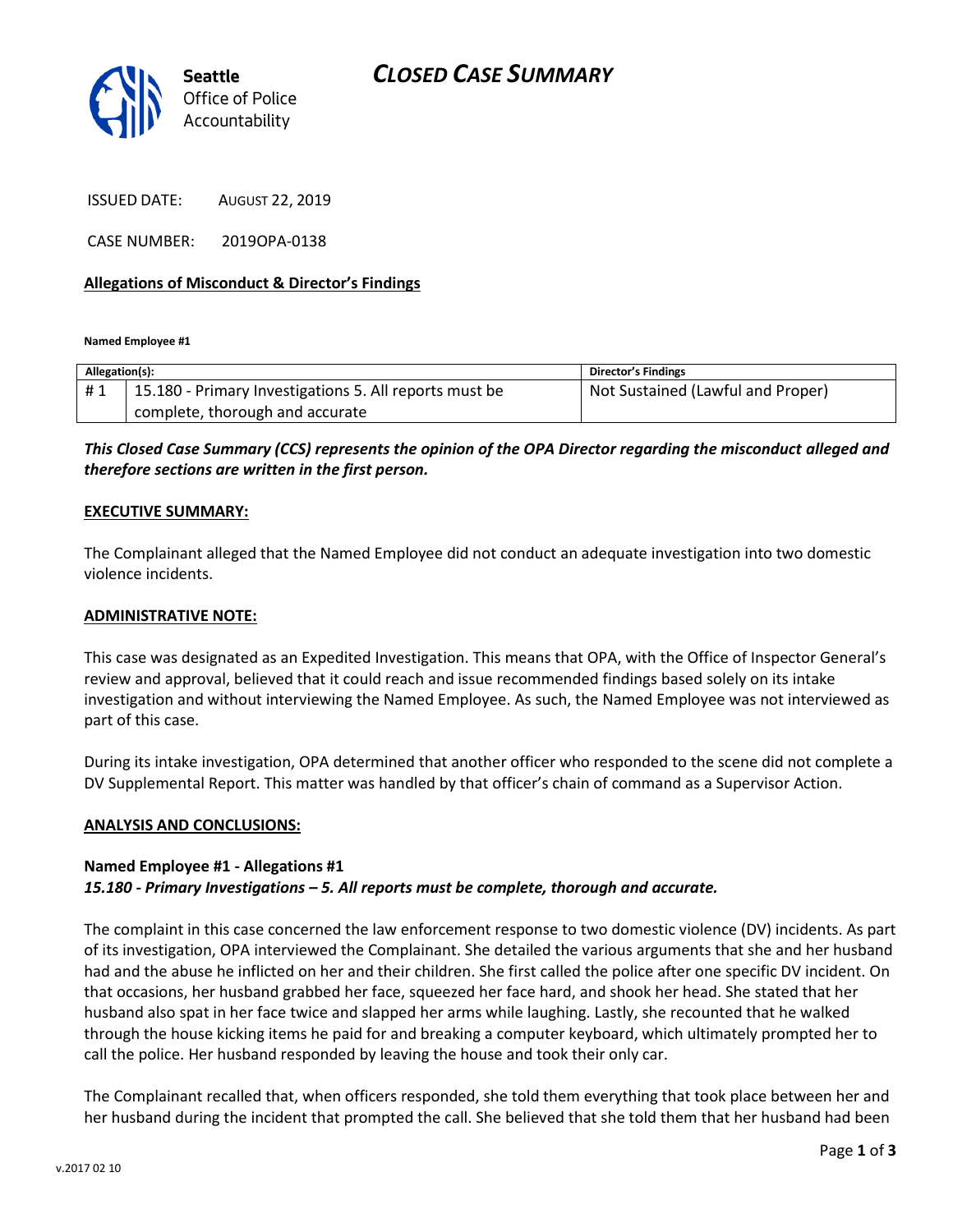

# *CLOSE CASE SUMMARY*

OPA CASE NUMBER: 2019OPA-0138

physical in the past. She stated that she told officers that she did not want her husband arrested. When the officers left, they told her to call 911 if her husband returned. The Complainant expressed frustration to OPA concerning the police report associated with this incident. She was particularly upset because officers wrote that the Complainant said that her husband had never been physical in the past, which she believed was inaccurate.

The Complainant's husband came back later that night. The Complainant stated that she let him inside of their home because he looked cold (there was an ongoing snow storm) and because she feared that she would be held responsible if anything happened to him. Her husband locked himself in their bedroom and wouldn't leave until she threatened to call the police. She stated that he then gathered his things and yelled at her before leaving. Her husband stated that he was going to drive around until he ran out of gas.

The Complainant again called the police to her home. On that occasion, Named Employee #1 (NE#1) and another officer responded. The Complainant asked about being able to have her husband arrested. She told OPA that she felt that NE#1 changed the subject. She recalled that the officers told her that they saw her husband driving around the neighborhood. The Complainant further reported to NE#1 that, several days earlier, her husband had tripped their daughter causing her to suffer black eye. The Complainant told NE#1 and the other officer that she wanted the tripping of her daughter to be documented. The officers told her that Child Protective Services (CPS) would have to be notified. The Complainant stated that it took longer than she expected for CPS to get back to her and that she believes that NE#1 failed to contact CPS in a timely manner.

Based on the Complainant's allegations, OPA pulled the documentation and video concerning the law enforcement response to both calls for service.

OPA learned the following concerning the first incident. According to SPD reports, officers responded to a DV – No Assault call. The call remarks provided to officers were: "…RP HUSB REF TO LEAVE, DID GRAB HER FACE AND SQUEEZE IT EARLIER TONIGHT…NO WPNS. The primary officer wrote that he contacted the Complainant who told him that she and her husband live together with their three children. According to the report, the Complainant told officers that she and her husband had been arguing throughout the day about finances and his lack of a job. The Complainant told the officers that she called 911 because her husband refused to leave, and she wanted the arguing to stop. The Complainant reportedly told the officers that he left once she called 911 and was no longer on scene. It was further reported that the Complainant told officers that her husband had placed his hand on her lower face near her chin. The Complainant stated that this did not cause her any pain, that she was not injured, and that she did not want medical attention. It was also reported that the Complainant said that her husband never assaulted her in the past. The primary officer reported that he checked the Complainant's face for injuries and could not see any. He also reported that the Complainant stated that her husband had thrown a keyboard and plate against the wall, but that the Complainant did not want to be a victim of property crime. It was further reported that the husband left in the family vehicle and that the Complainant did not believe that her husband would return that night. According to the report, the Complainant stated that she would lock the doors to prevent her husband from coming back inside and that the officer advised her to call 911 if her husband returned. The primary officer noted that he then gave her the case number and a DV pamphlet.

OPA learned the following concerning the second incident. Officers responded to a second DV call at the Complainant's residence. The Complainant told NE#1 that her husband had returned to the house after the earlier incident and pulled up his fist like he was going to hit her. NE#1 reported that the Complainant told him that her